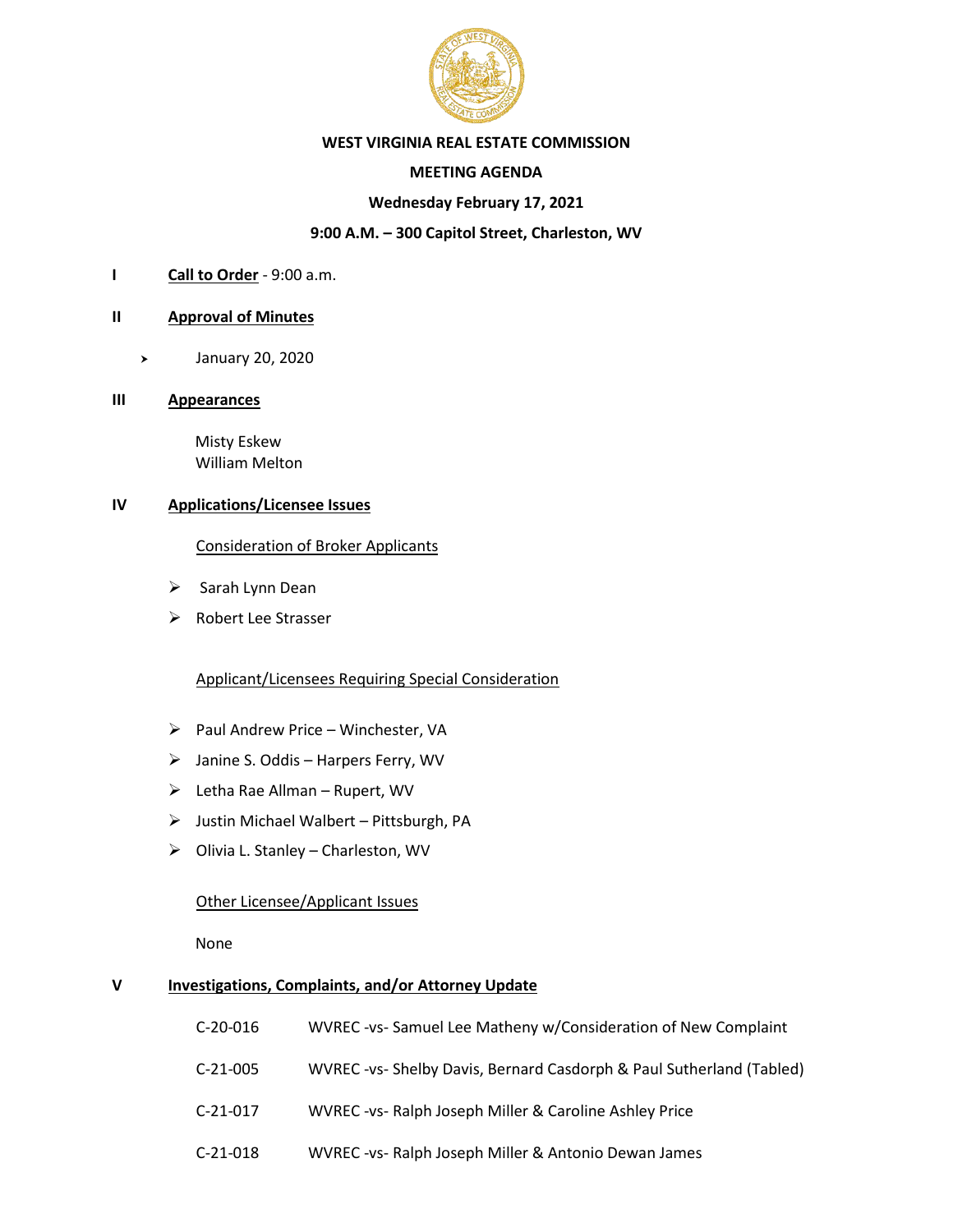| $P-21-019$     | Angela Adkins - vs- Jo Ellen Crowley                                                                                             |
|----------------|----------------------------------------------------------------------------------------------------------------------------------|
| $L-21-020$     | Elise A. Wade (Broker) on behalf of Christy Wood (Salesperson) - vs- James<br>Edward Pauley, Jr.                                 |
| $C-21-022$     | <b>WVREC-vs-Jeff Parsons</b>                                                                                                     |
| <b>Updates</b> | All Service Realty - Consider Initiation of Complaint<br>Consider Initiation of Complaint against William Melton and Misty Eskew |

#### **VI Reports**

> Executive Director Report

Settlement/ Compliance Report

- Broker Audit
- > Budget/Financial Report
- > Education Report

CE Examination Results New Licensee Report

Legislative Report

# **VII Personnel Matters**

Executive Director Annual Review

#### **VIII Miscellaneous Matters**

New Business

Distance Education/CE

Old Business / Ongoing Projects

Reciprocity Agreement - Kentucky

Policies, Practices, and Possible Rule Changes

# **IX Travel and Per Diem Expenses**

Per Diem Commissioners Report Per Diem Request Document – Statement